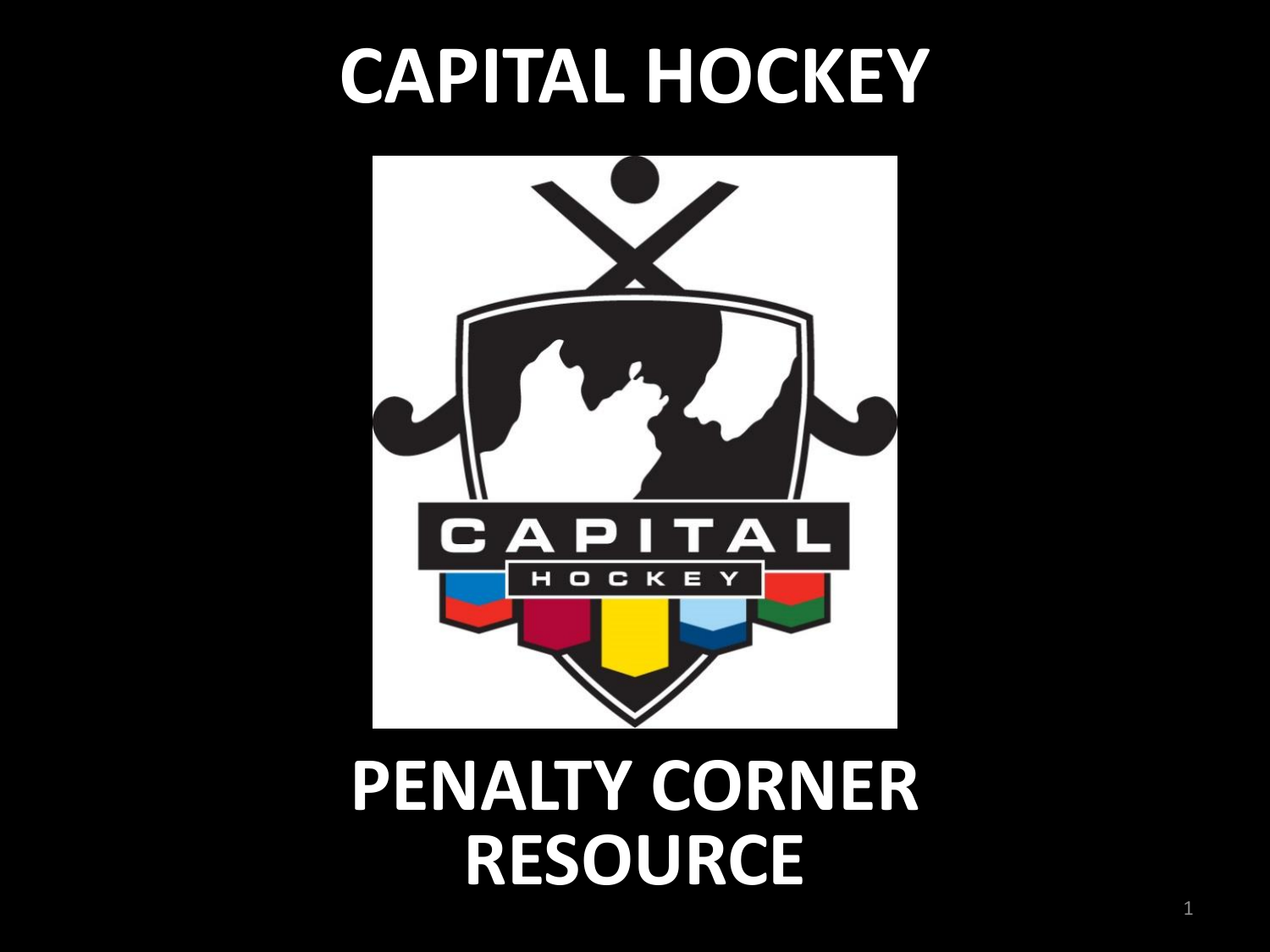

### **Contents**



#### **Penalty corner attack (PCA)**

- 1. Important points for PCA
- 2. Basic PCA set-up
- 3. Key points for PCA positions
- 4. Basic PCA options

### **Penalty corner defence (PCD)**

- 1. Important points for PCD
- 2. 3:1 PCD set-up and roles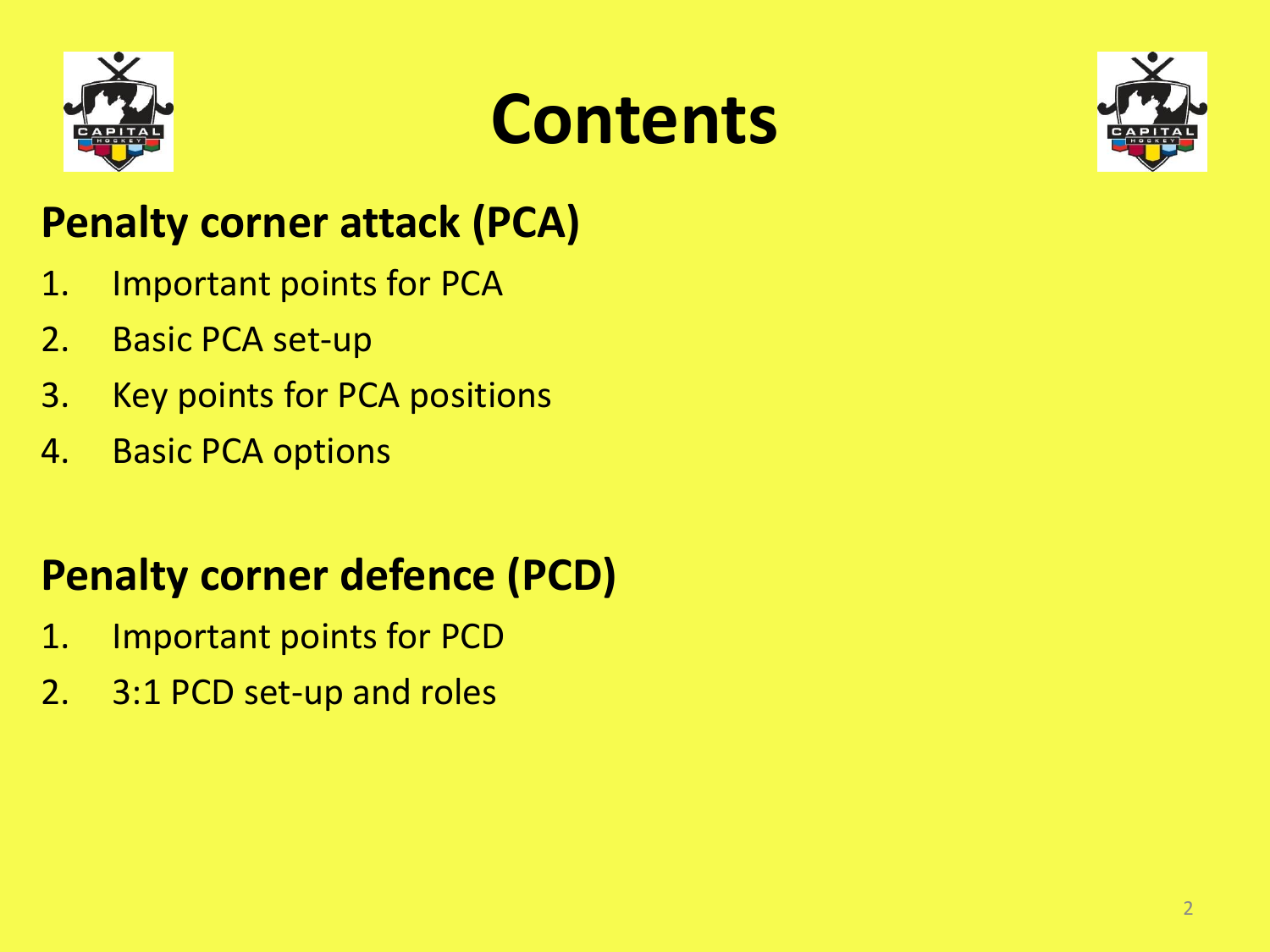

# **Important points for PCA**



- **Crucial opportunity to score a goal**  converting a PCA can be the difference between winning and losing a game
- Must **be able to execute PCA well under pressure**



- Even if you aren't receiving the ball you need to act like you are  $-$  this ensures that the defence don't know which option your team is going to take
- Every player needs to develop PCA skills to ensure we can always fill all of the positions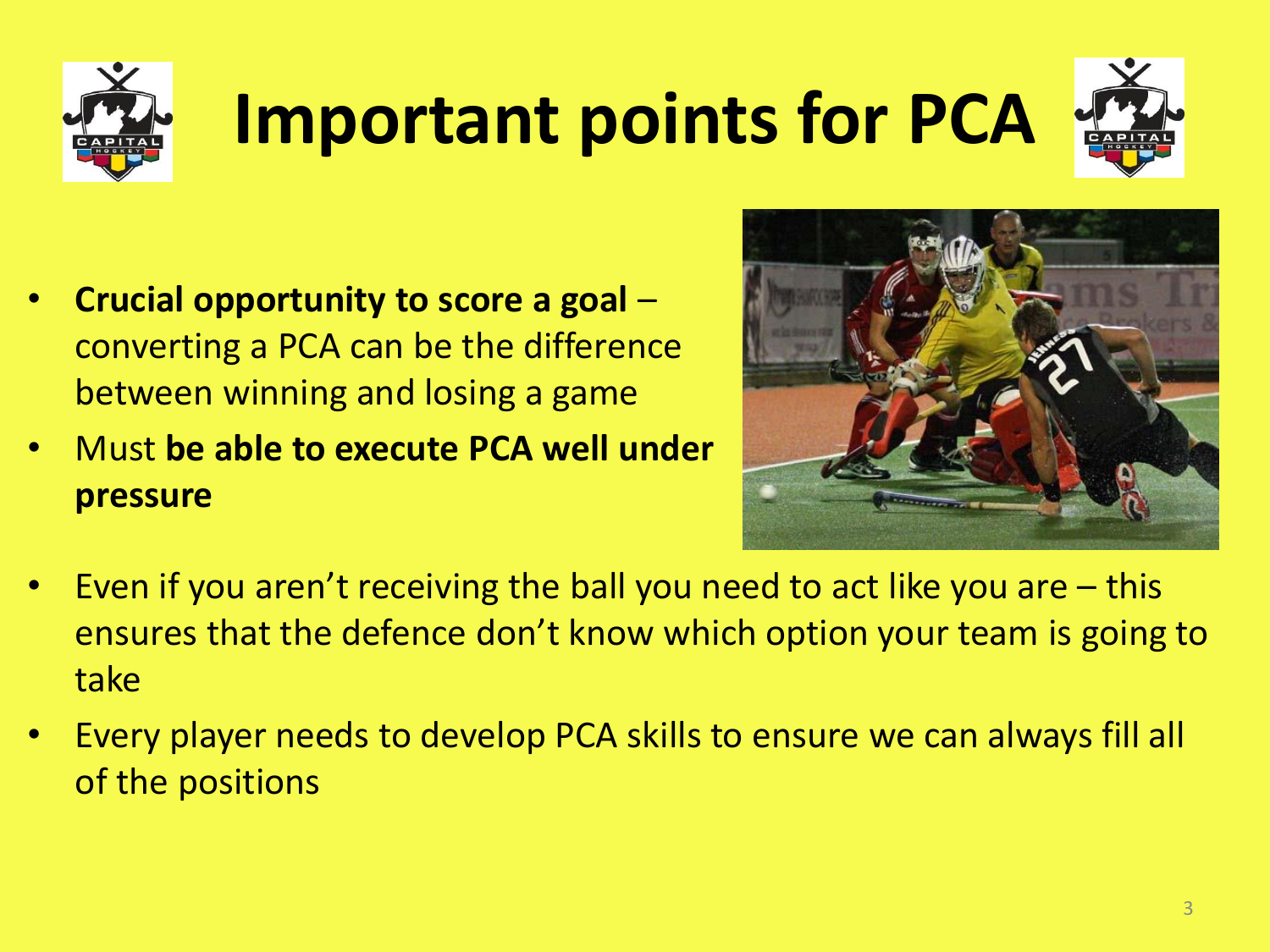

### **Basic PCA set-up**





- 1. Injection 6. Right post
- 2. Trap
- 3. Hit

7. Back up

- 4. Left lay off
- 5. Right lay off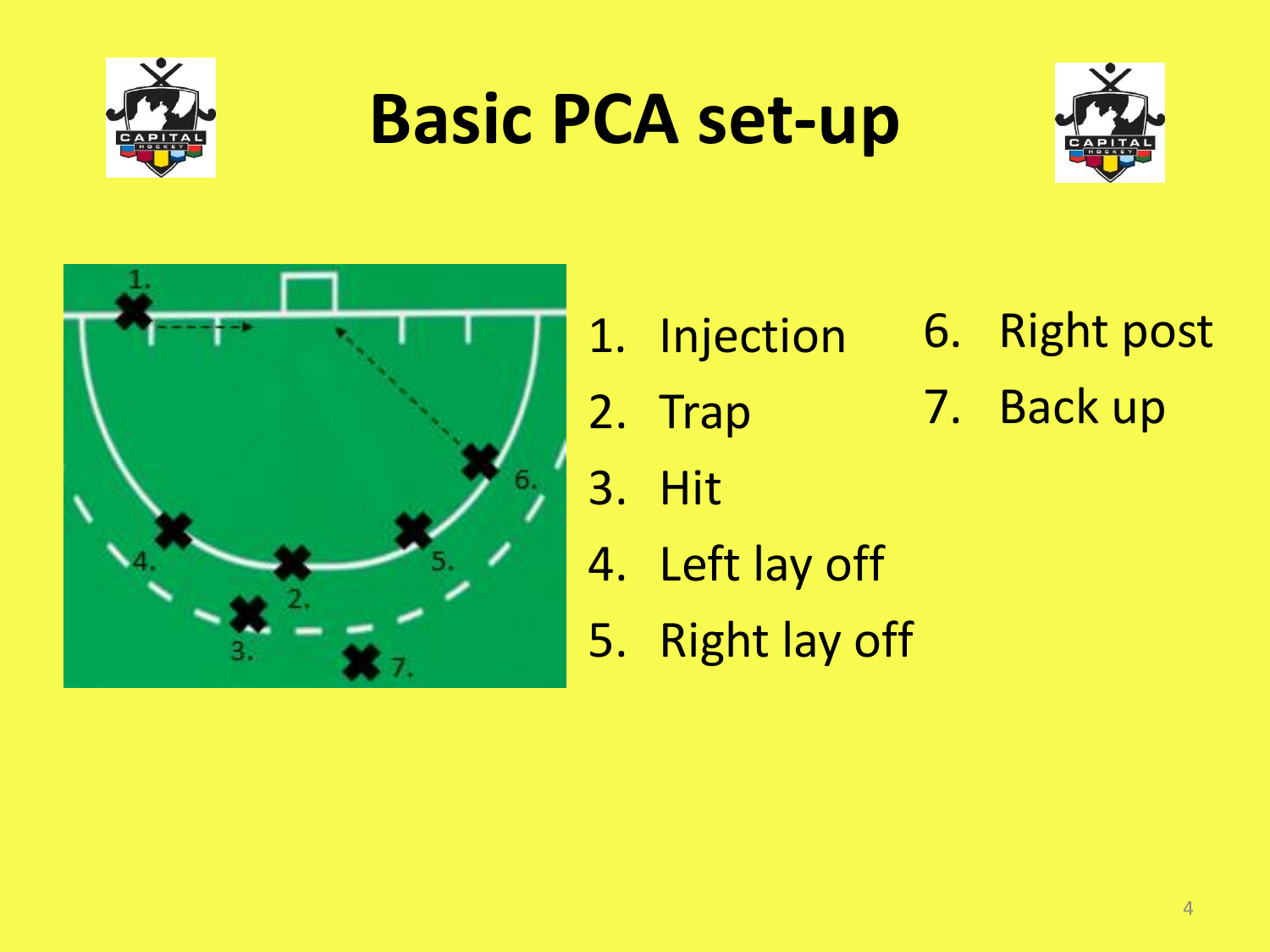

### **1. Injection**

- Needs to be flat, accurate and fast
- Low body position and weight transfer are important for generating ball speed

### **2. Trap**

- Two different ways to trap either hands together or apart
- Trap ball as close to the line as possible and then bunt forward

### **3. Hit**

- Timing between the trap and the hit is crucial
- Hit must be flat and powerful, aiming for corners of the goal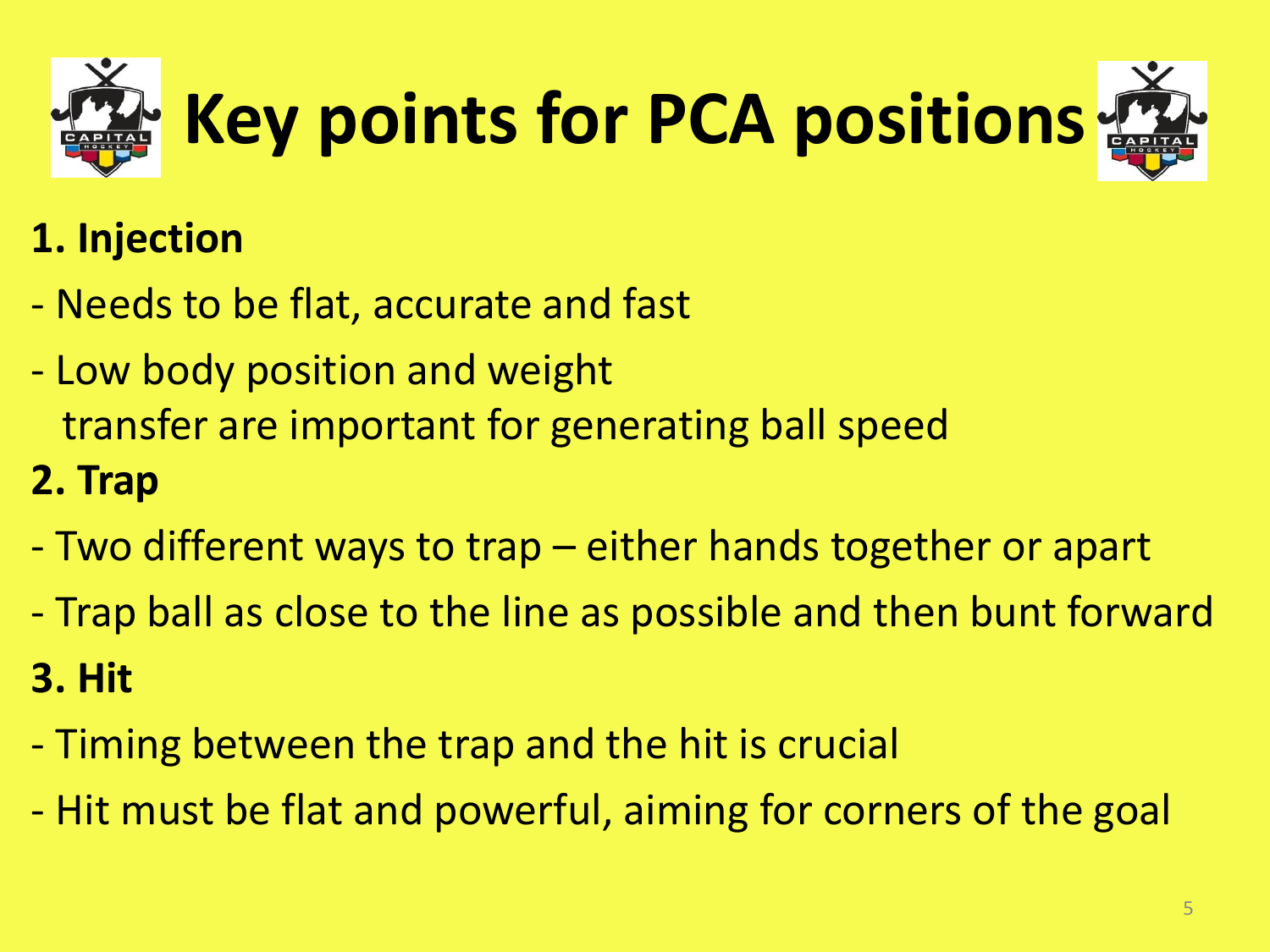# **1. INJECTION COACHING POINTS:**

- The injection should be one movement on a straight line to the target not a double movement curving around the body.
- Players must have their right foot outside the field of play and their left foot pointing at the target at the top of the circle
- Players need to have **a low body position** and have their right foot, hips and shoulders in line with the target
- Left hand at the top of the stick, and right hand a third of the way down
- Ball is placed on the baseline, then is **gathered in the hook** of the stick and dragged for as long as possible
- The left forearm acts as an extension of the stick, and the **follow through** of the stick needs to run in line with where you want the ball to go
- **Transfer of weight** from the back foot to front foot is necessary in order to generate power
- If issues with accuracy place your stick on the toes of your front foot and back foot when positioning for an injection and draw an invisible line to the target. If your invisible line is connected to your stick between your two feet your injection should follow a straight line to your target. If it doesn't – need to adjust feet to be in line with target.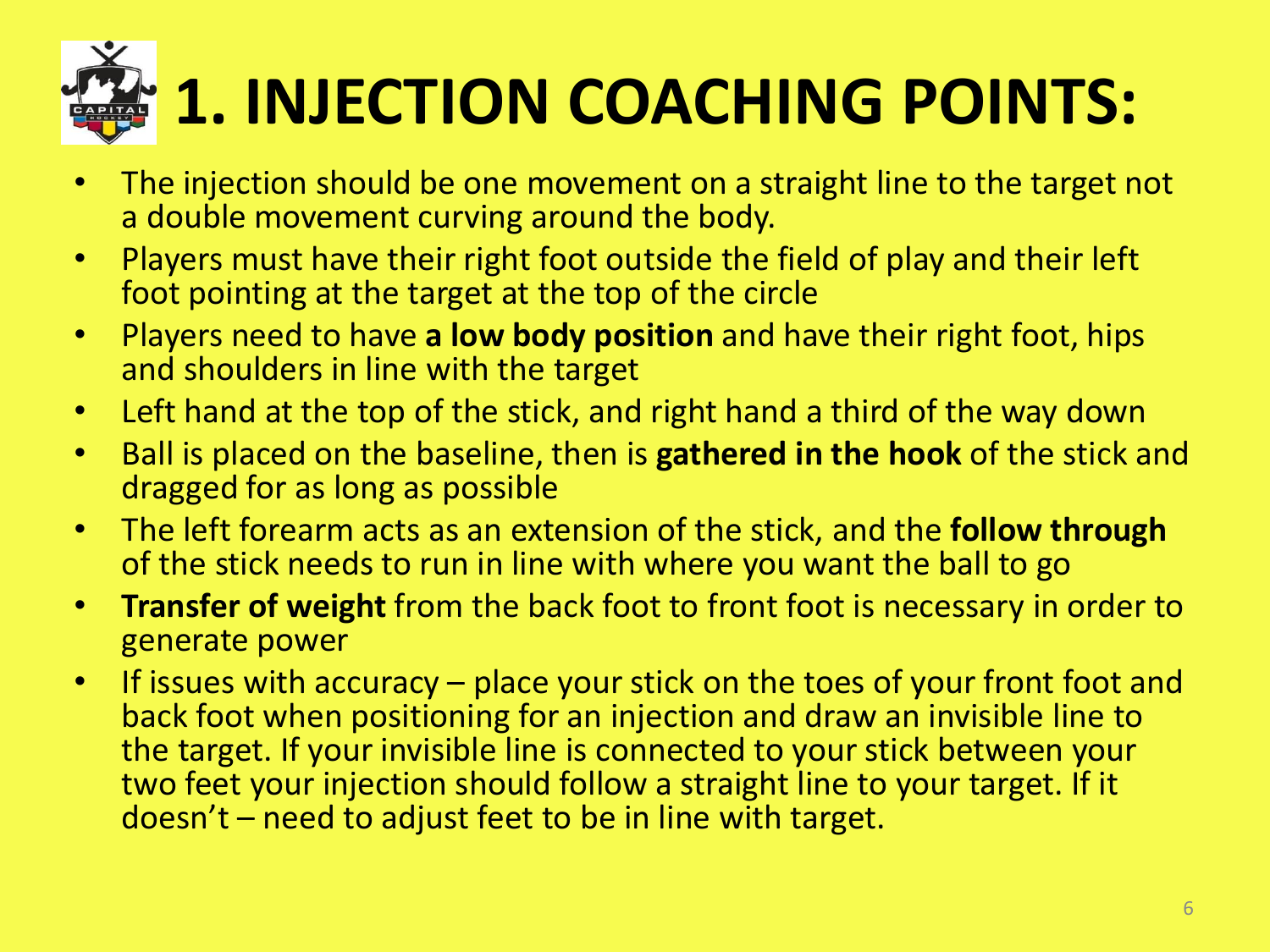### **2. TRAPPING COACHING POINTS:**

- Hand position on the stick (either together or apart) depends on personal preference
- Body and arms need to stay steady and **eyes** must follow the ball onto the stick
- Do not **jab your stick** forward to trap the ball you need to have soft hands to "catch" the ball with your stick
- Stick face should be at a **right angle** to the line of the ball, and slightly tilted forward to trap the ball cleanly with the shaft
- It is important to trap the ball **as close to the line** of the circle as possible, and to trap it off the right foot to allow the hitter a view of the ball
- Once the ball has been trapped, use the head of the stick to softly bunt the ball forward for the hitter to step on to and hit towards goal

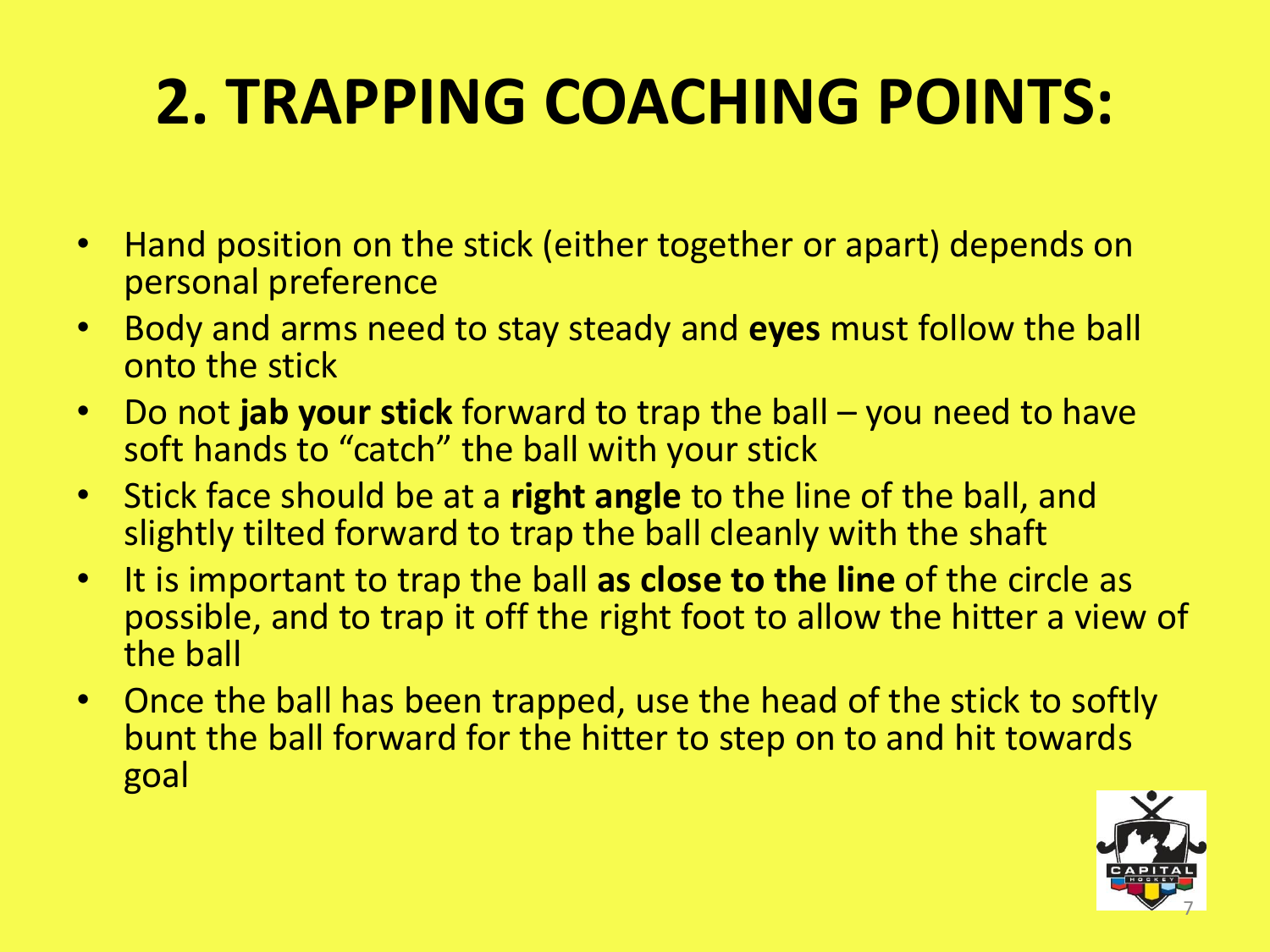### **3. HITTING COACHING POINTS:**

- The player striking the ball needs to have the correct approach they should do the three-step grapevine and then move into the box hit technique (with left foot pointing at the target)
- The three-step grapevine starts with left foot stepping forward towards the ball, followed by right foot crossing behind, then left foot taking the final step forwards before making contact with the ball
- The most complicated part of the striking action is getting the timing right – the less time between the ball being bunted forward and the striker making contact with the ball the better, as this gives the defenders less time to get a touch on the ball
- To begin with just encourage players to get the ball going goal wards. Once they have got good timing then they can start to aim for the corners of the goal, where it is harder for the goalkeeper to save

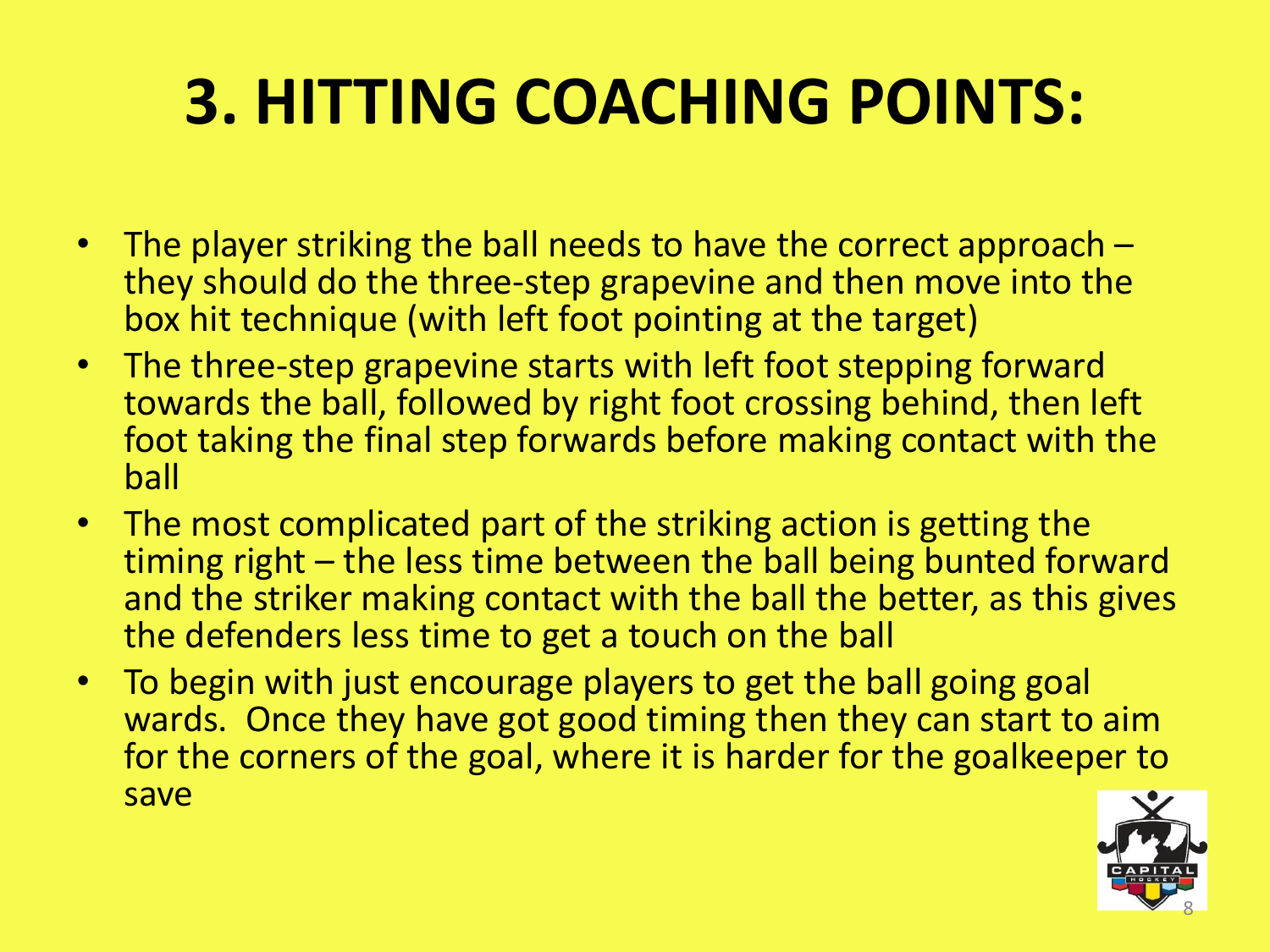# **Key points for PCA positions cont.**

#### **4. & 5. Right & Left Lay off**

- Lay off – quick shot aiming for players on the post or corners of the goal

#### **6. Right post**

- Must get to the right post quickly and be prepared to dive
- Angle of the stick is important when making the deflection

#### **7. Back up**

- Prepared to trap the ball if there is a mistake with pull out/trap
- Watch how the defenders run to see where the space is this will help your team determine the next PCA option

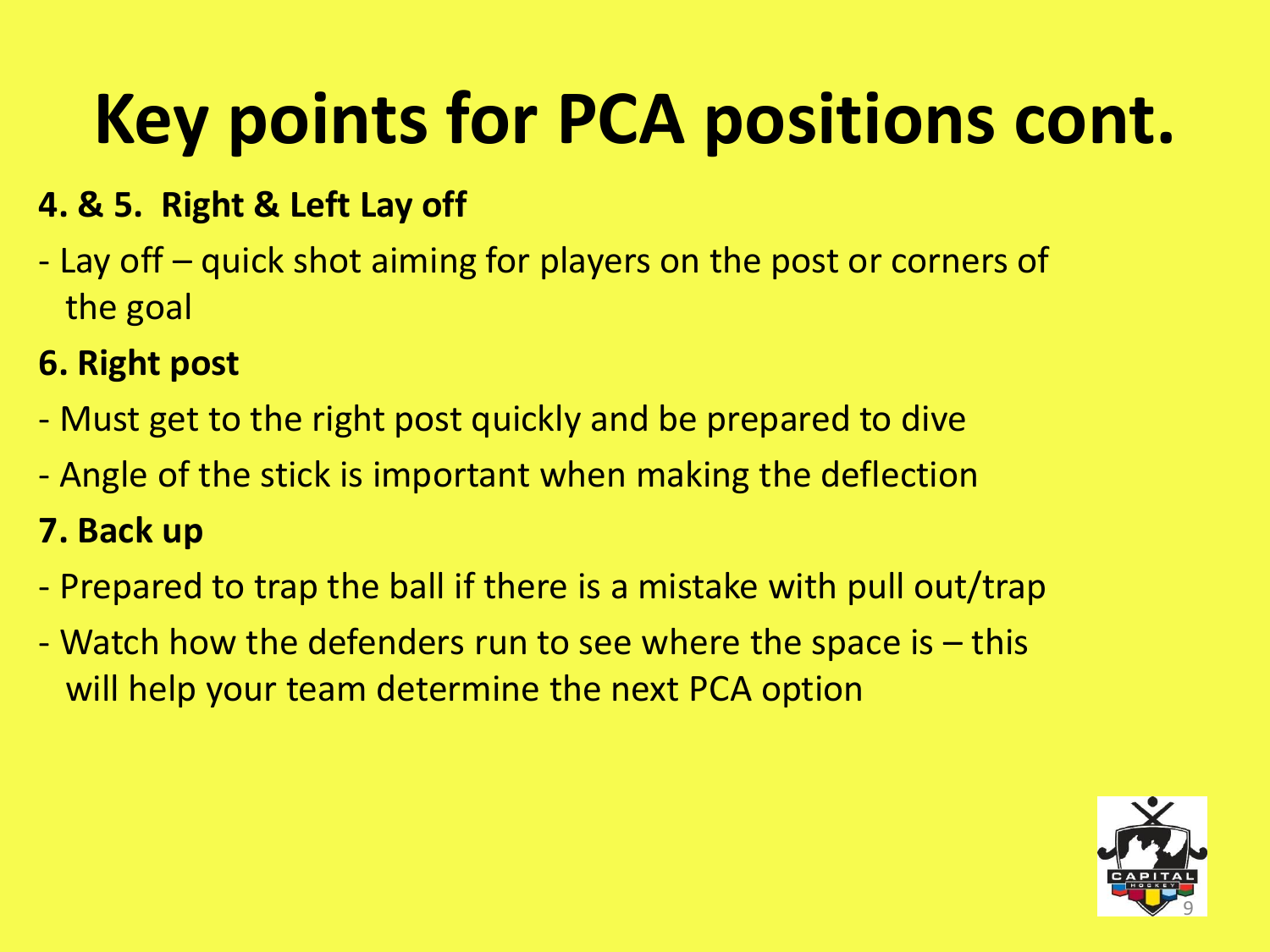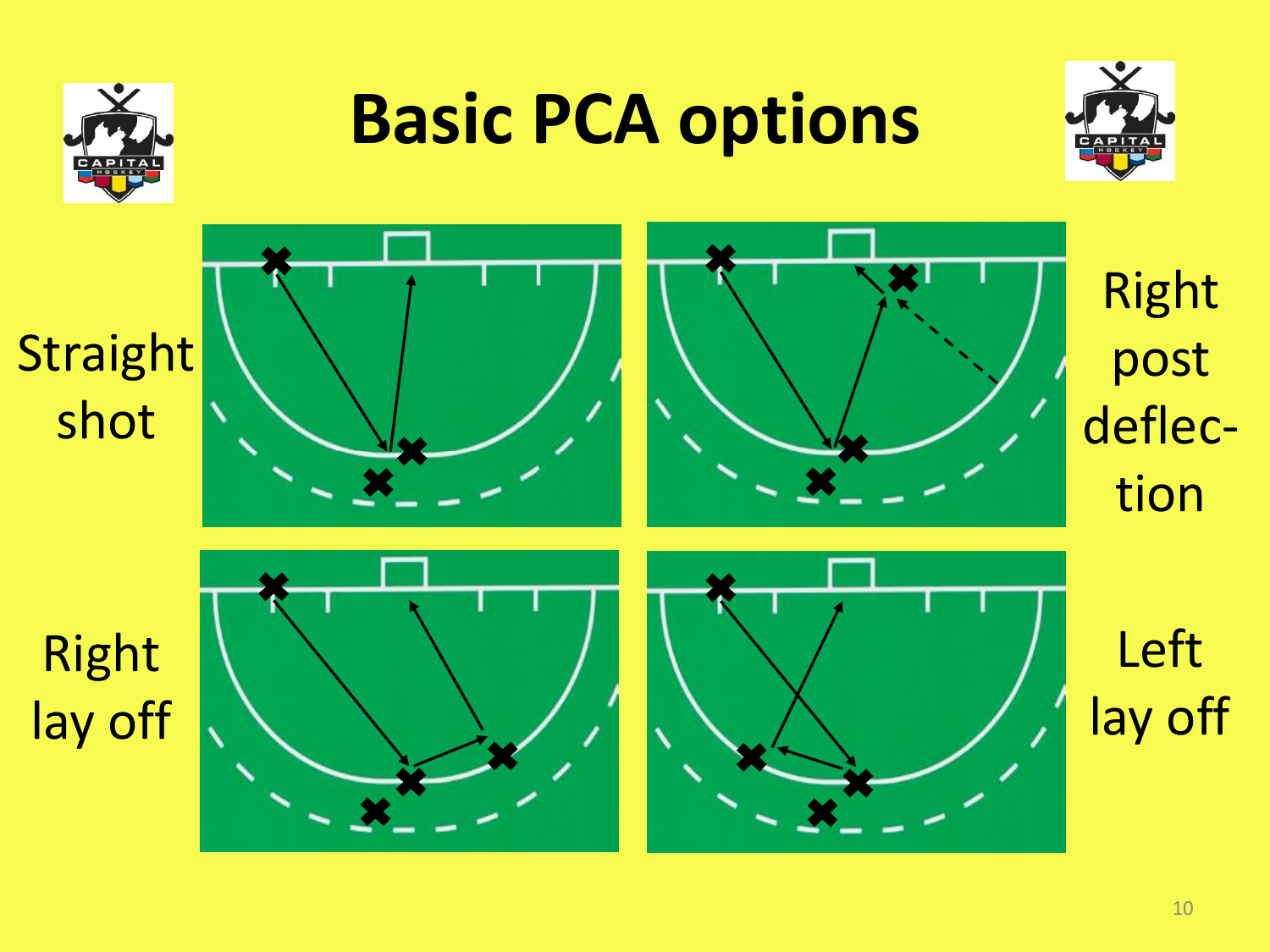

### **Basic PCA options cont.**





Back to the injector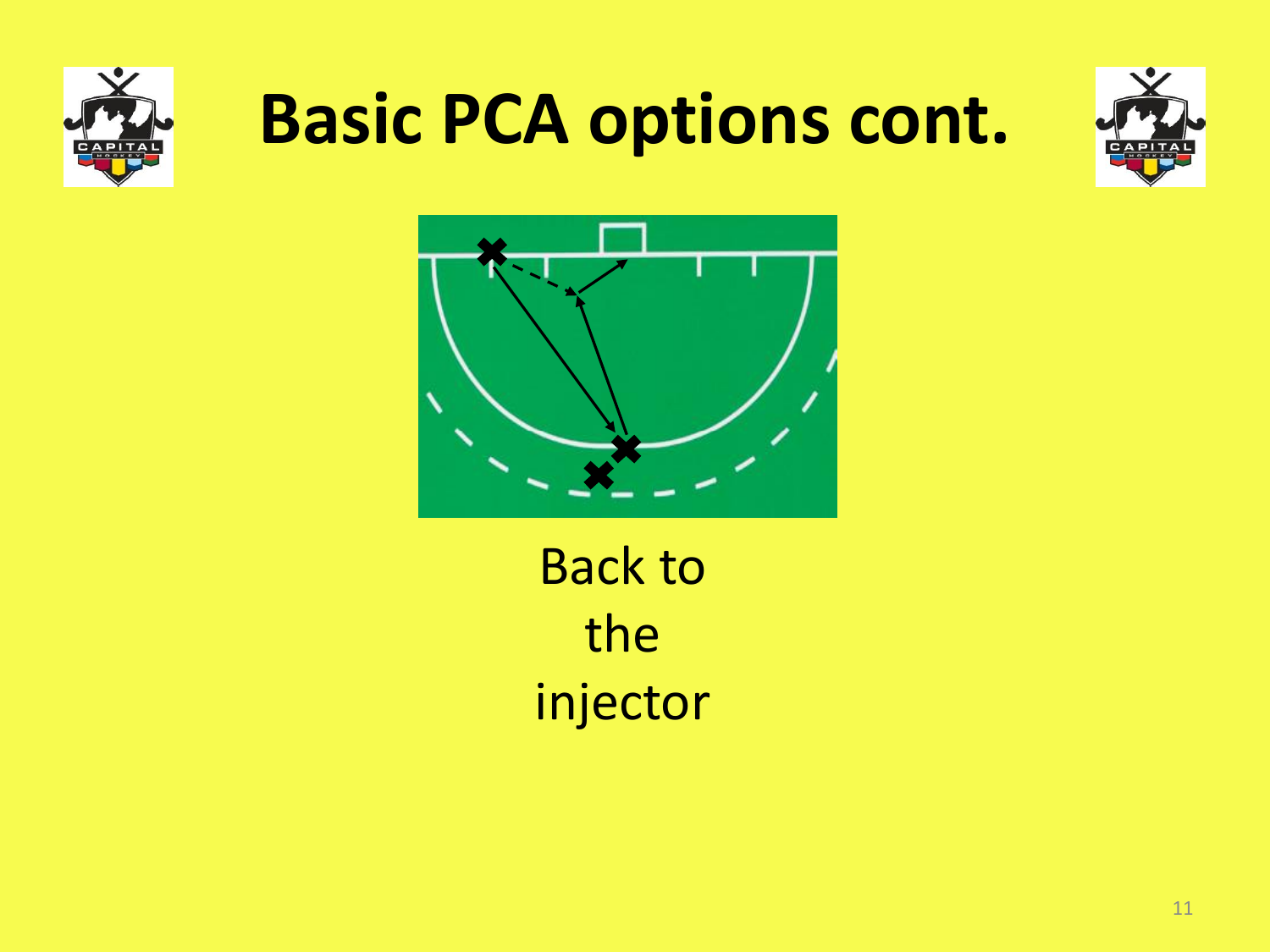

# **Important points for PCD**



- We want to **regain possession** and **clear the ball wide** to our players who are running back from half way (ensure at least 2 field players occupy a wide position when running back from halfway in order to receive the ball).
- The main PCD formation for small sticks level is **3:1**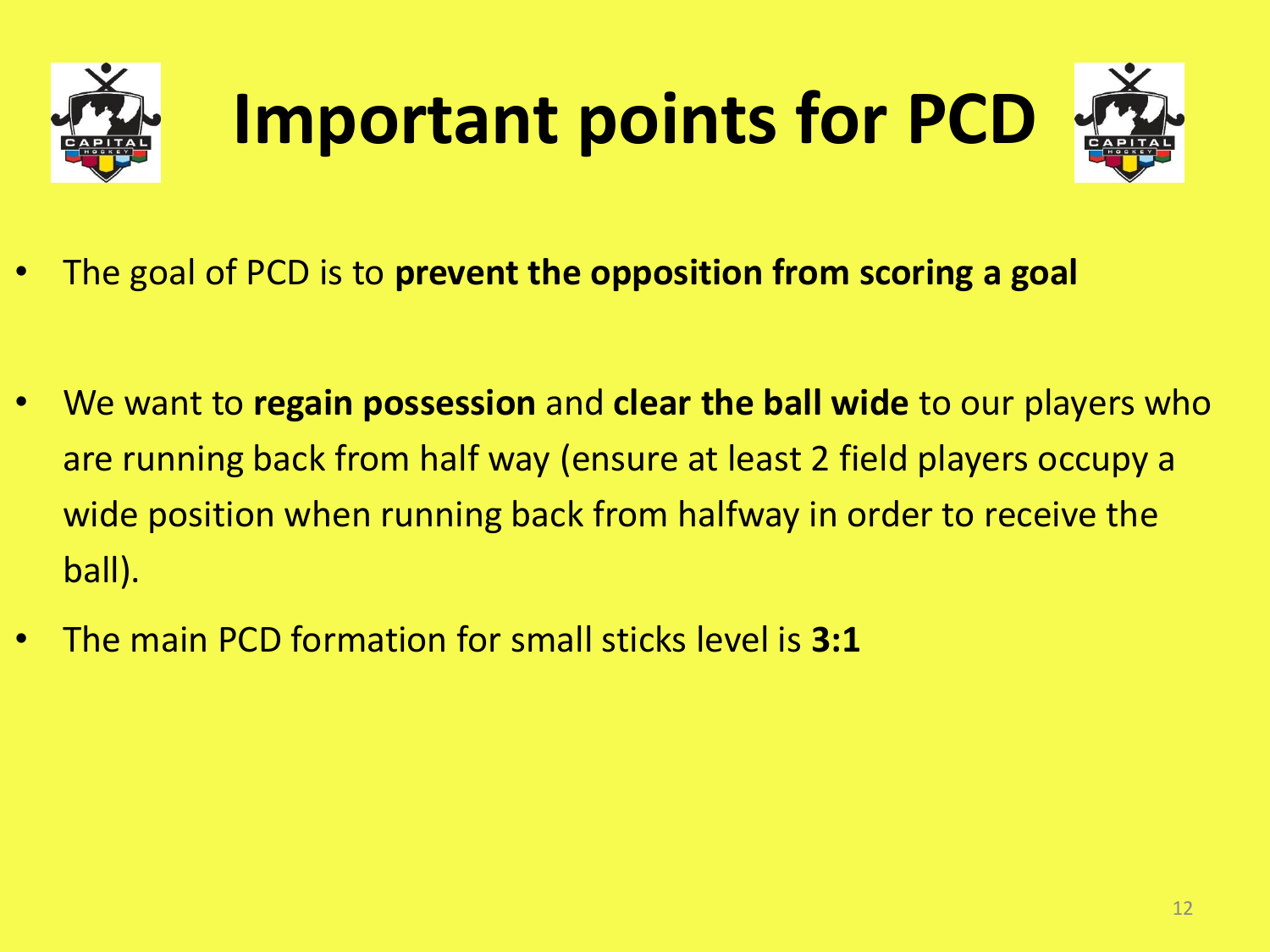

# **3:1 PCD set-up**



- **GK** Takes a few steps forward off the goal line
- **1 st runner**  Runs straight to the top of the circle
- **2<sup>nd</sup> runner** Runs out until they are just in front of the spot, outside the line of the left post
- **3 rd runner**  Moves a few steps forward, staying goal side of the spot, outside the line of the right post
- **4 th defender**  Stays on the left post, level with the GK, facing slightly outwards of the goal to deflect the ball out of the goal.